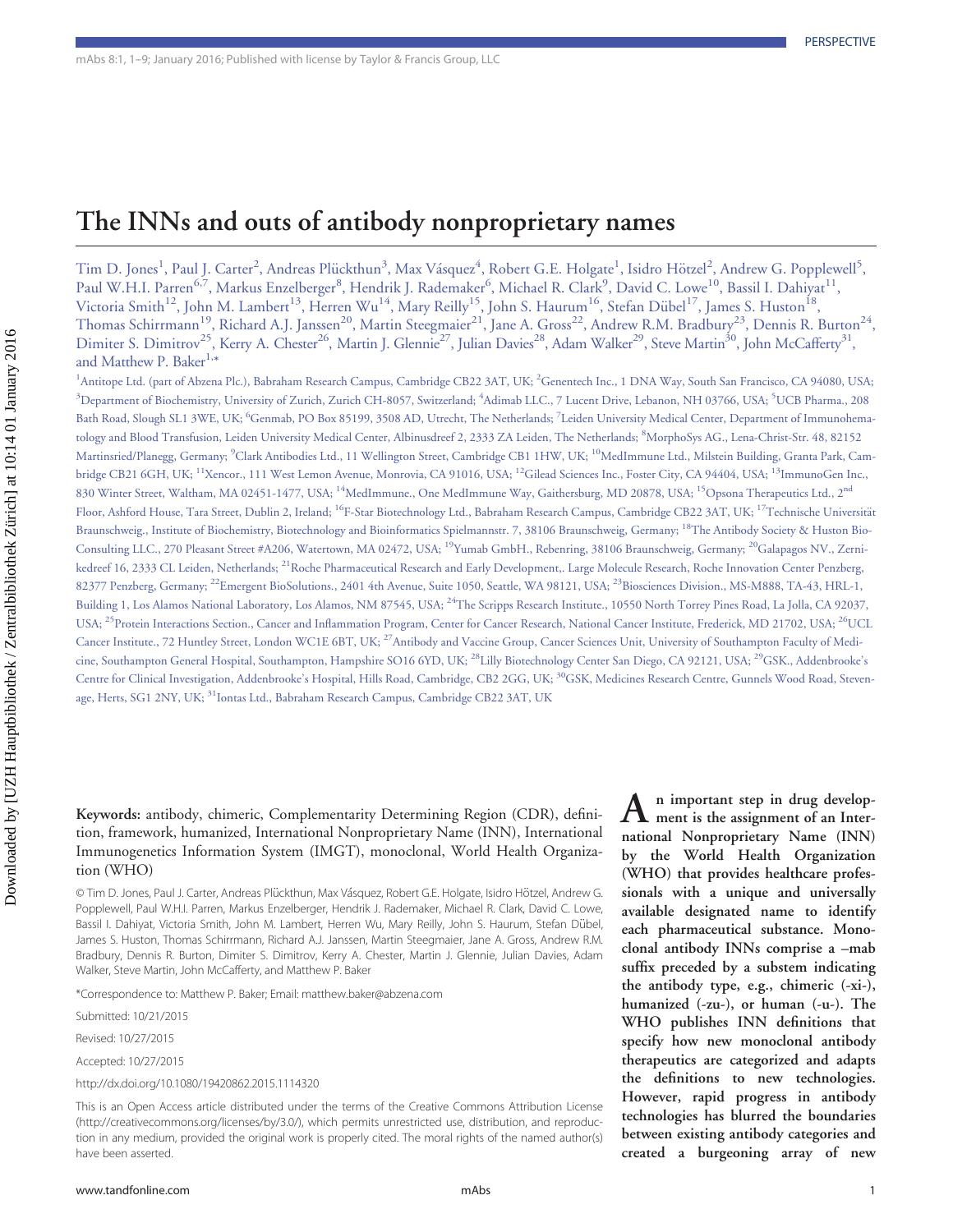Downloaded by [UZH Hauptbibliothek / Zentralbibliothek Zürich] at 10:14 01 January 2016 Downloaded by [UZH Hauptbibliothek / Zentralbibliothek Zürich] at 10:14 01 January 2016 antibody formats. Thus, revising the INN system for antibodies is akin to aiming for a rapidly moving target. The WHO recently revised INN definitions for antibodies now to be based on amino acid sequence identity. These new definitions, however, are critically flawed as they are ambiguous and go against decades of scientific literature. A key concern is the imposition of an arbitrary threshold for identity against human germline antibody variable region sequences. This leads to inconsistent classification of somatically mutated human antibodies, humanized antibodies as well as antibodies derived from semi-synthetic/synthetic libraries and transgenic animals. Such sequence-based classification implies clear functional distinction between categories (e.g., immunogenicity). However, there is no scientific evidence to support this. Dialog between the WHO INN Expert Group and key stakeholders is needed to develop a new INN system for antibodies and to avoid confusion and miscommunication between researchers and clinicians prescribing antibodies.

#### A Brief History of WHO INNs as Applied to Monoclonal Antibodies

International non-proprietary names (INNs) are generic and nonproprietary names assigned to drug substances that are unique to the active ingredient and are designed to enable accurate communication among healthcare professionals. In the case of small molecules, they help to abbreviate the very long systematic chemical names and give an indication of the function of a compound, whereas in the case of protein pharmaceuticals they give an indication of the nature of the protein. The INN system has been coordinated by the World Health Organization (WHO) since 1950 and the suffix '-mab' was introduced as the stem name to describe monoclonal antibodies in 1990. Following on from this, a system of substems was derived to describe the antibody origin and disease/target indica- $\text{tion}^1$  with the allowance of a prefix chosen by the originator. The 'origin' substem was necessary to distinguish between different antibody formats, for example: mouse (-o-), chimeric (-xi-), humanized (-zu-) or human (-u-) and, therefore, a definition for each category was required in order to allow appropriate naming for new monoclonal antibody therapeutics. The 1997 defini- $\text{tion}^1$  of chimeric antibody was:

'one that contains contiguous foreignderived amino acids comprising the entire variable region of both heavy and light chains linked to heavy and light constant regions of human origin';

and a humanized antibody was defined as:

'heavy (H) and light (L) chain variable (V) regions, consisting of the amino acids comprising the complementaritydetermining region (CDR) segments (and possibly frameword [sic] residues) from foreign antibodies inserted appropriately among variable regions framework segments of human-derived amino acid residues, linked to H and L constant regions of human origin'.

Subsequently, in 2009, the definition of a humanized antibody was updated $\sim$  to a more concise description without substantially changing the meaning or composition of a humanized antibody, compared to the 1997 definition (the chimeric definition remained the same). The definition was as follows:

'A humanized antibody has segments of foreign-derived amino acids interspersed among variable domain segments of human-derived amino acid residues and the humanized variable heavy and variable light domains are linked to heavy and light constant regions of human origin'.

Both the 1997 and 2009 definitions of a humanized antibody allowed for the inclusion of foreign complementaritydetermining regions (CDRs) and additional framework residues (although not explicitly stated in the 2009 definition as in the 1997 definition). Definitions up to this point were largely consistent with the scientific literature from the last 25 to 30 years, and contributed to the creation of an implicit hierarchy of better to worse,

as one goes from human to humanized to chimeric to mouse.

The chimeric and humanized antibody definitions were again updated in  $2011<sup>3</sup>$ such that:

'A chimeric antibody is one of which both chain types are chimeric as a result of antibody engineering. A chimeric chain is a chain that contains a foreign variable domain (V-D-J-REGION) (originating from one species other than human, or synthetic) linked to a constant region (C-REGION) of human origin';

'A humanized antibody is one of which both chain types are humanized as a result of antibody engineering. A humanized chain is a chain in which<br>the complementarity determining the complementarity regions (CDR) of the variable domains are foreign (originating from one species other than human, or synthetic) whereas the remaining chain is of human origin. By extension an antibody is described as humanized if more recent protocoles [sic] were used for the humanization.'

These definitions introduced the concept of synthetic sequences, i.e., sequences that are artificially created. The chimeric definition remained clear in that nonhuman variable region sequences were fused to human constant regions. In contrast, the humanized definition had changed significantly in that it only considered a sequence to be humanized if the CDRs alone had been transferred to human frameworks regions. This position is qualified by the final sentence that creates ambiguity as to whether or not an antibody that contains additional foreign framework residues would qualify as "humanized" since it is not clear what "more recent protocols" means.

In the most recent (2014) update to the WHO INN definitions,<sup>4</sup> the grey area between chimeric and humanized antibodies is handled in a different way and the concept of comparing sequences 'as a whole' is introduced as follows:

'A chimeric antibody is one for which both chain types are chimeric as a result of antibody engineering. A chimeric chain is a chain that contains a foreign variable domain (originating from one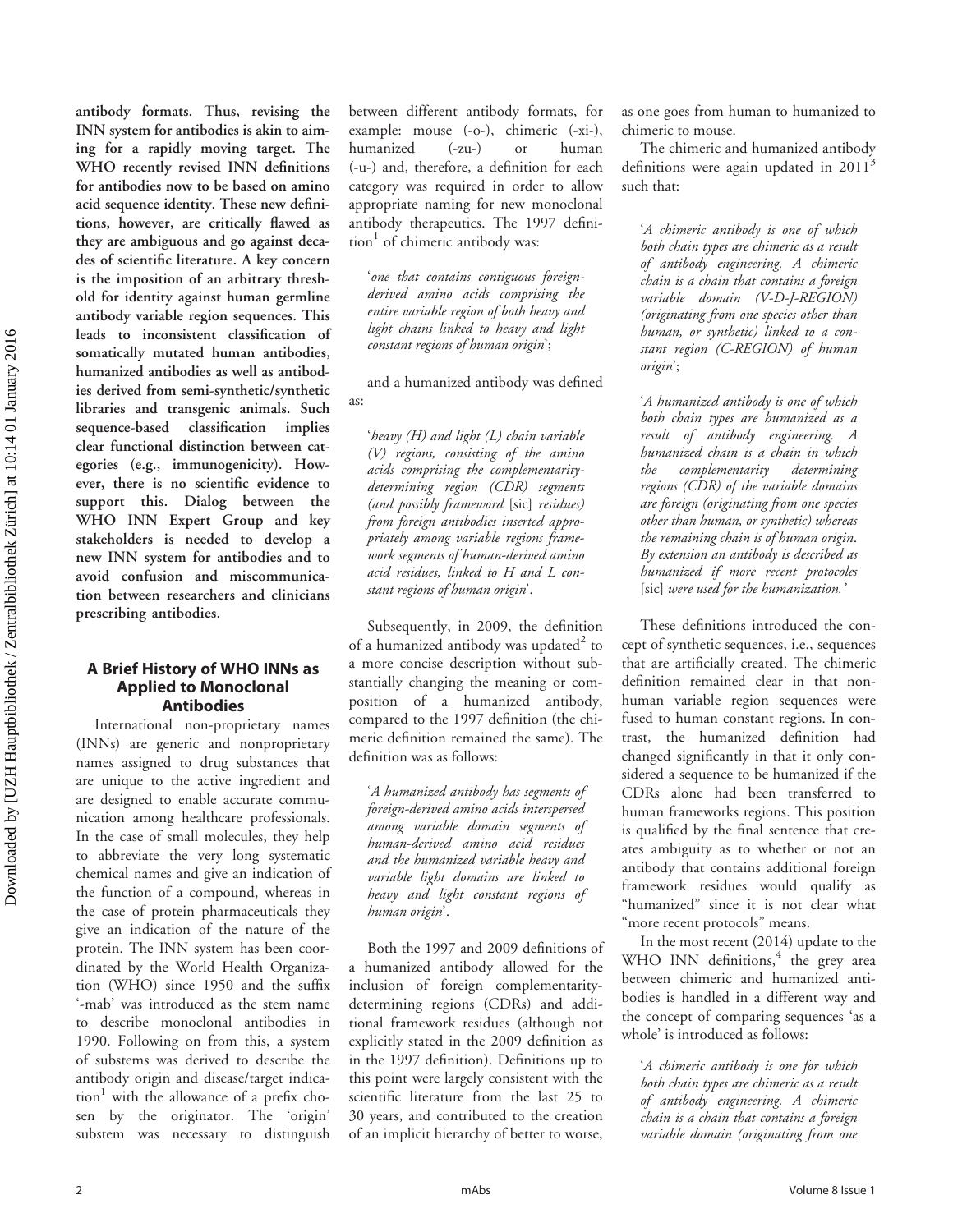species other than human, or synthetic or engineered from any species including human) linked to a constant region of human origin. The variable domain of a chimeric chain has a V region amino acid sequence which, analyzed as a whole, is closer to non-human species than to human';

'A humanized antibody is one for which both chain types are humanized as a result of antibody engineering. A humanized chain is typically a chain in which the complementarity determining regions (CDR) of the variable domains are foreign (originating from one species other than human, or synthetic) whereas the remainder of the chain is of human origin. Humanization assessment is based on the resulting amino acid sequence, and not on the methodology per se, which allows protocols other than grafting to be used. The variable domain of a humanized chain has a V region amino acid sequence which, analyzed as a whole, is closer to human than to other species'

These latest definitions for humanized antibodies are not directly influenced by how the antibody sequences are obtained and therefore accommodate the many novel ways of humanizing a non-human antibody sequence. They also accommodate the fact that the distinction between CDRs and frameworks is artificial and man-made, primarily through interpreting the 3D structure and regions of diversity between antibodies. In all of the earlier definitions, the designation of a humanized antibody is confused by how CDRs are defined as there are 3 main systems for doing so, based upon either sequence variability (the Kabat system), $5$  the inclusion of structural data (the Chothia system)<sup>6</sup> or strict adherence to the structural location of loops between  $\beta$  sheets (the  $IMGT^®$  system).<sup>7</sup> This issue has been resolved by the stipulation that sequences be analyzed "as a whole" and categorization is based upon the highest level of identity such that a humanized antibody must be more similar to human sequences than other species. While the definition of "humanized" still contains the conceptual roots of CDR grafting, the introduction of the word "typically" indicates that transfer of residues outside CDRs to the humanized

antibody is not anticipated, but is allowed, and the fact that only the final overall sequence is considered resolves the issue of defining CDRs and frameworks. Whether these definitions resolve the issue between chimeric and humanized antibodies depends on how the exact definition of "closer to human" over the whole antibody sequence is interpreted.

# General Inconsistencies within the Current Definitions

There are several major problems with the latest WHO INN definitions that have led to inconsistencies and unintended outcomes in naming therapeutic antibodies. As described above, the guidelines provide an outline of the requirements for obtaining a chimeric or humanized designation but they make it very difficult, if not impossible, for a researcher designing a humanized antibody to determine whether or not it will be considered humanized by the WHO when its INN is assigned. In particular this relates to the human sequence database used for analysis and how that analysis is done. At an open session of the WHO INN Expert Group in April 2015 it was clarified that the comparison to human sequences should be done through the International Immunogenetics Information System® (IMGT®) Domain-GapAlign tool (www.imgt.org). Domain-GapAlign is a tool similar to BLAST<sup>8</sup> which interrogates the IMGT<sup>®</sup> database of antibody germline variable region genes where the alignment score is made only against germline sequence variable region exons, thus omitting part of CDR3 and the J region from the analysis. As well as being "closer to human than to other species" it was also explained that the top "hit" must be human and, notwithstanding the results of this analysis, the identity to human sequences must be  $\geq$  85%, otherwise the antibody will be designated as chimeric. Unfortunately, these critical parameters are not included in the above definitions and are only, as far as we are aware, available via the American Medical Association<sup>9</sup> requiring the registration of a free account.

With respect to the identity threshold, the rationale for using a score of similarity

to the human germline sequence as a criterion for defining therapeutic antibodies has not been clearly stated. However, one interpretation is the notion that higher similarity may correlate with reduced immunogenicity.<sup>10</sup> However, there is neither a scientific basis for a defined numerical threshold above which an antibody is guaranteed to be non-immunogenic, nor for the implicit assumption that the overall percentage identity is more important than the presence or absence of particular sequence features, which could act as T cell epitopes. By using an arbitrary dividing line in an ill-defined and unknown potential for immunogenicity, it appears as if the INN definition is attempting to provide quantitative clarity on immunogenicity where there is, in fact, none. Immunogenicity represents a complex and multi-factorial problem that is affected by many factors beyond sequence identity.<sup>11,12</sup>

Furthermore, the omission of the sequences encoded by the J-region genes should be considered a major flaw in the interpretation of the new rules, since the recombination of the V- and J-gene segments (and for the heavy chain the V-, Dand J-gene segments) creates the sequence that encodes the amino acids of the complete variable region domain; analysis of the variable domain sequence 'as a whole' should therefore include the J-region. The J-region makes a significant contribution to overall human germline identity for all engineered antibodies. Indeed it is particularly important to the humanization process where the J-region-encoded framework 4 of the parental antibody, in common with the other frameworks of the variable domain, is replaced by human sequences.

Another unintended consequence has arisen as a result of using the DomainGapAlign tool to align the humanized variable regions against the IMGT species database that also includes macaque variable region sequences among those from other species. The macaque variable region genes have a higher level of identity to the human genes than the other species in the IMGT database due to their relative evolutionary proximity, yet occasionally their CDR sequences can be closer to the parental species CDR (e.g., rat or mouse) than the human counterparts. This can give rise to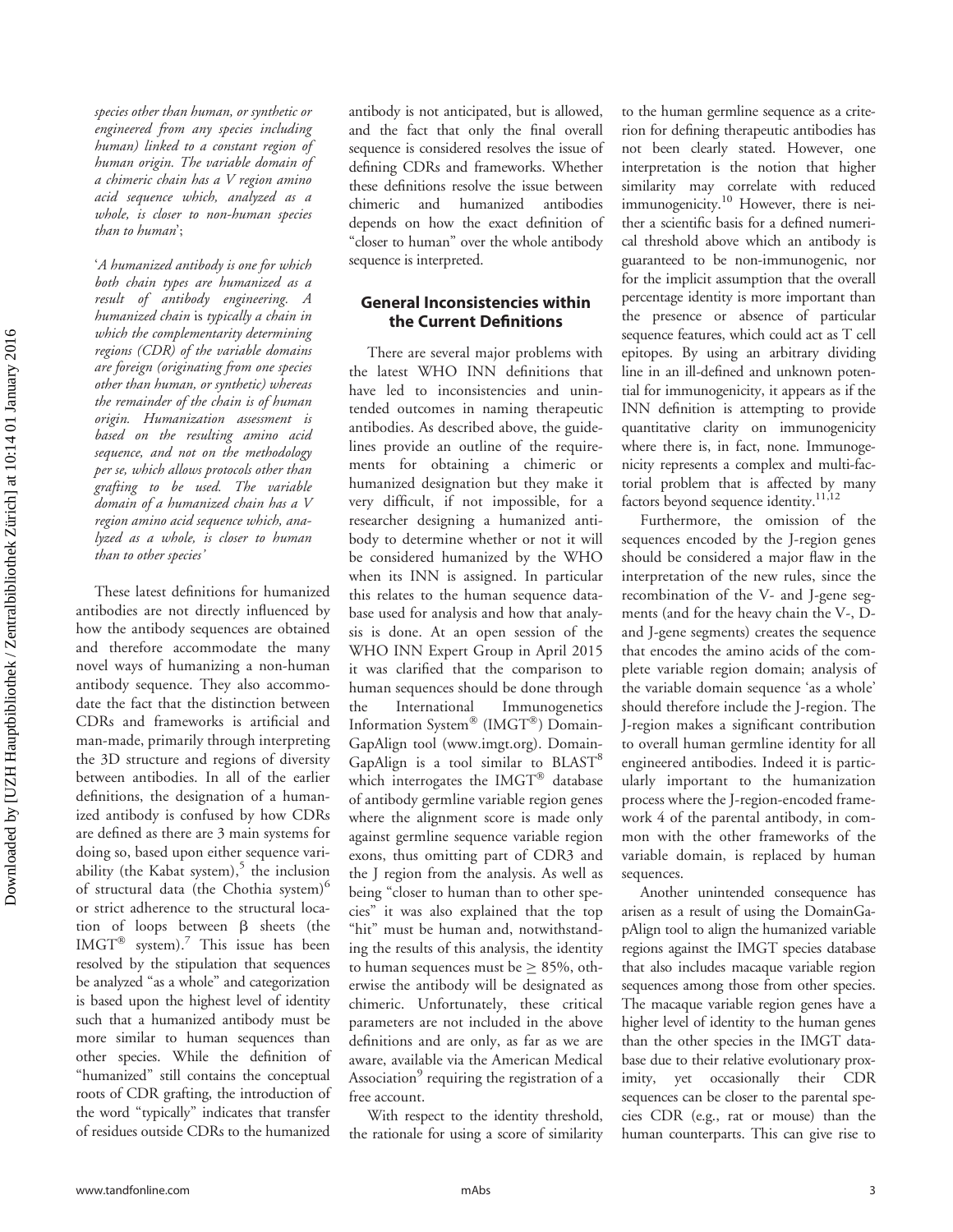the situation where the DomainGapAlign tool, which includes the CDRs in the identity calculation, gives the closest match to the humanized sequence as macaque, even though the frameworks share more sequence identity with the human and the CDRs share more sequence identity with the rodent. This point can be illustrated by analyzing the sequences of currently approved humanized antibodies where there are a number of instances of which the top "hit" is a macaque sequence, for example the light chain variable regions of vedolizumab, trastuzumab and tocilizumab. The notion that a CDR-grafting process from a rodent antibody onto human frameworks creates a chimeric macaque sequence is clearly misleading. This problem is further compounded by the fact that the composition of the database is not constant, and, with the addition of ever more complete genomes (and thus variable regions of other species), there is an increased likelihood that the top "hit" will be non-human.

## Impact of 2014 WHO INN Definition on Human Antibodies

The current WHO review on INN (ref. 4) provides a substem for human antibodies (-u-) but with no supporting definition. Thus, it is unclear if the -udesignation would be applied to human

antibodies derived from a growing array of technologies. Interestingly, within the chimeric antibody definition ("engineered from any species, including human"), there is the possibility that human antibodies engineered for improved affinity or other properties could be considered chimeric. The American Medical Association<sup>9</sup> provide some guidance (also adopted by the INN) on the criteria for defining antibodies derived from different methods e.g., isolation from various display libraries,13,14,15,16 use of animals transgenic for human antibody<br>genes<sup>17,18,19,20,21</sup> and direct isolation and direct isolation from humans<sup>22,23,24,25,26</sup> where identity to human sequences must be  $\geq 85\%$ . However, this threshold has recently changed from a previous version that stipulated  $\geq$ 90%. The reason for this change is unclear; however, it may be due to the fact that a number of approved human antibodies did not meet the original criteria but now meet the  $\geq 85\%$  identity threshold (Table 1).

As highlighted byTable 1, and implicitly acknowledged by the reduction of the identity threshold for human antibodies, the distinction between human antibodies and humanized antibodies is somewhat blurred albeit with a clear trend for human antibodies to have higher human germline gene identities. The problem with

reducing the threshold to  $\geq$  85% is that this eliminates any sequence distinction between humanized and human antibodies. Consequently, the -zu- and -u- substems have become ambiguous and effectively redundant. In this case the antibody can only be categorized by the method used to obtain it, rather than the resultant sequence, which goes against the purpose of the new INN definitions.

In addition to the arguments related to immunogenicity in the previous section, there is no scientific rationale for the arbitrary  $> 85\%$  identity to human sequence threshold for "human" antibodies since even antibodies derived from human patients may fail this test due to high levels of somatic hypermutation; for example the PGT121 series of anti-HIV antibodies in which variable domains were derived in their entirety from human patients<sup>27</sup> provide identity scores as low as 71% for the variable heavy chains using the recommended DomainGapAlign system (the tool is even unable to appropriately align the variable light chains) and the patientderived antibody 3BNC60<sup>28,29</sup> has identities as low as 58.8% and 69.9% in VH and VL chains, respectively. Clearly, each of these antibodies is human by origin, and thus they cannot be "chimeric." However, as discussed above, the stated and reasonable purpose of the new INN rules

Table 1. Analysis of the sequences of 14 approved 'fully human' antibodies using DomainGapAlign. Values in bold do not meet the  $\geq 90\%$  threshold and also overlap with the range of values found with humanized antibodies (see Table 2)

|                          | <b>Variable Heavy</b> | <b>Variable Light</b> |                                              |  |
|--------------------------|-----------------------|-----------------------|----------------------------------------------|--|
|                          | % Human Identity      | % Human Identity      | <b>Current WHO</b><br><b>INN Designation</b> |  |
| Panitumumab <sup>a</sup> | 89.9                  | 95.8                  | Human                                        |  |
| Adalimumab <sup>b</sup>  | 93.9                  | 95.8                  | Human                                        |  |
| Canakinumab <sup>a</sup> | 93.9                  | 98.9                  | Human                                        |  |
| Raxibacumab <sup>b</sup> | 99.0                  | 100.0                 | Human                                        |  |
| Ipilimumab <sup>a</sup>  | 94.9                  | 97.9                  | Human                                        |  |
| Belimumab <sup>b</sup>   | 86.7                  | 97.9                  | Human                                        |  |
| Denosumab <sup>a</sup>   | 98.0                  | 95.8                  | Human                                        |  |
| Nivolumab <sup>a</sup>   | 91.8                  | 98.9                  | Human                                        |  |
| Secukinumab <sup>a</sup> | 92.9                  | 100.0                 | Human                                        |  |
| Ramucirumab <sup>b</sup> | 99.0                  | 85.3                  | Human                                        |  |
| Ustekinumab <sup>a</sup> | 87.8                  | 98.9                  | Human                                        |  |
| Ofatumumab <sup>a</sup>  | 97.0                  | 100.0                 | Human                                        |  |
| Golimumab <sup>a</sup>   | 94.9                  | 98.9                  | Human                                        |  |
| Alirocumab <sup>a</sup>  | 89.8                  | 94.1                  | Human                                        |  |
| Evolocumab <sup>a</sup>  | 93.9                  | 95.9                  | Human                                        |  |

<sup>a</sup>Antibody isolated from transgenic mouse;

<sup>b</sup>Antibody isolated from a phage display library.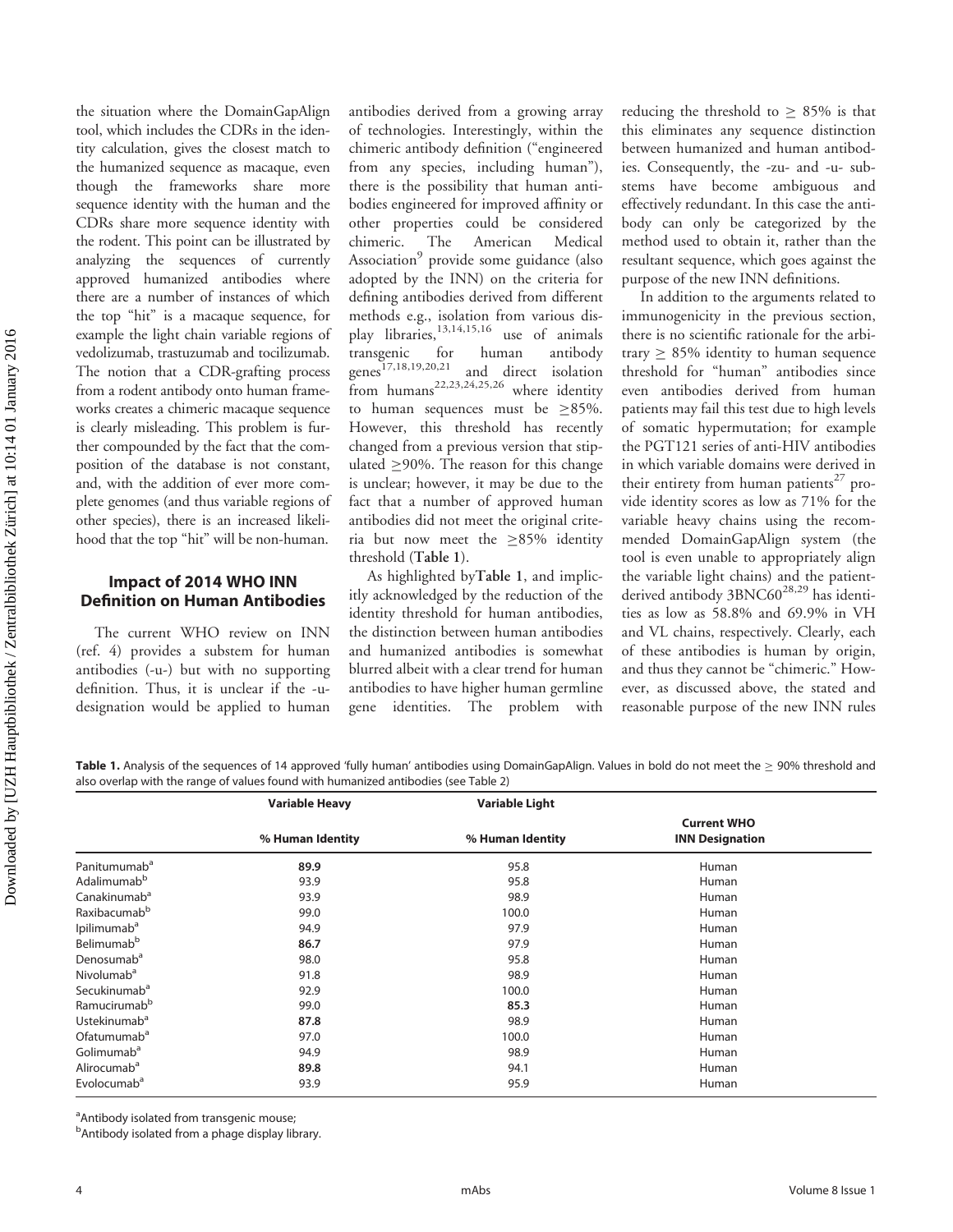|                            | <b>Variable Heavy</b>      |                            | <b>Variable Light</b>      |                            |                                          |  |  |
|----------------------------|----------------------------|----------------------------|----------------------------|----------------------------|------------------------------------------|--|--|
|                            | % Mouse<br><b>Identity</b> | % Human<br><b>Identity</b> | % Mouse<br><b>Identity</b> | % Human<br><b>Identity</b> | <b>New WHO</b><br><b>INN Designation</b> |  |  |
| Pembrolizumab <sup>a</sup> | 72.4                       | 79.6                       | 79.8                       | 85.1                       | Mixed                                    |  |  |
| Vedolizumab <sup>a</sup>   | 81.6                       | 84.7                       | 85.0                       | $85.0^\circ$               | Humanized                                |  |  |
| Trastuzumab <sup>b</sup>   | 71.4                       | 81.6                       | 75.8                       | $86.3^e$                   | Mixed                                    |  |  |
| Obinutuzumab <sup>c</sup>  | 77.6                       | 84.7                       | 90.0                       | 87.0 <sup>†</sup>          | Humanized                                |  |  |
| Pertuzumab <sup>b</sup>    | 72.4                       | 78.8                       | 77.9                       | $84.2^\circ$               | Chimeric                                 |  |  |
| Tocilizumab <sup>a</sup>   | 77.3                       | 84.8                       | 83.2                       | $89.5^{\circ}$             | Humanized                                |  |  |
| Certolizumab <sup>b</sup>  | 70.6                       | 77.6                       | 77.9                       | 85.3                       | Mixed                                    |  |  |
| Natalizumab <sup>a</sup>   | 79.6                       | 83.7                       | 86.2                       | 80.9                       | Chimeric                                 |  |  |
| Ranibizumab <sup>b</sup>   | 69.4                       | 75.8                       | 80.0                       | $87.4^e$                   | Mixed                                    |  |  |
| Bevacizumab <sup>b</sup>   | 71.4                       | 76.8                       | 81.1                       | 88.4 <sup>e</sup>          | Mixed                                    |  |  |
| Eculizumab <sup>a</sup>    | 72.4                       | 83.7                       | 81.1                       | $84.2^\circ$               | Chimeric                                 |  |  |
| Efalizumab <sup>b</sup>    | 68.4                       | 76.5                       | 83.2                       | $89.5^{\circ}$             | Mixed                                    |  |  |
| Omalizumab <sup>b</sup>    | 69.7                       | 78.6                       | 77.8                       | $86.9^e$                   | Mixed                                    |  |  |
| Alemtuzumaba,d             | 62.0                       | 73.7                       | 88.4                       | $86.3^{t}$                 | Mixed                                    |  |  |
| Palivizumab <sup>a</sup>   | 78.8                       | 87.9                       | 68.5                       | 81.9                       | Mixed                                    |  |  |
| Daclizumab <sup>a</sup>    | 81.6                       | 82.7                       | 74.2                       | 84.0                       | Chimeric                                 |  |  |

<sup>a</sup>Humanized by grafting CDRs onto single selected VH and VL region genes;

<sup>b</sup>Humanized by grafting CDRs onto consensus VH and VL region genes;

<sup>c</sup>Humanized by grafting CDRs onto a small library of VH and VL region genes.

<sup>d</sup>Compared to rat sequences rather than mouse.

<sup>e</sup>top "hit" macaque.<br><sup>f</sup>top "bit" species of

top "hit" species of origin.

is that the final outcome determines antibody designation rather than the engineering history. Therefore, a new and unintended inconsistency is created. Indeed the conflict of antibody sequence origin versus designation may also arise with antibodies derived from human libraries and transgenic mice with humanlike IgG repertoires, which all evolve under similar selection pressures: form follows function.

#### Impact of 2014 WHO INN Definition on Humanized Antibodies

For non-human antibodies that are humanized using contiguous human variable region germline framework templates with closest identity to the foreign antibody, meeting the  $\geq 85\%$  threshold is challenging. Indeed a vast body of experimental evidence (for examples see refs. 30,31, 32,33,34,35 and for a review see ref. 36) demonstrates unequivocally that, for the majority of non-human antibodies, transfer of a small number of framework residues is required to reconstitute acceptable antigen

binding and functional activity in their humanized counterparts. A further consequence of the "analyzed as a whole" concept is that it is unlikely that antibodies humanized using technologies in which non-contiguous human antibody fragments are used<sup>37,38,39</sup> will be designated as humanized. This concept will also effectively penalize antibodies designed using fixed (including consensus) frameworks (e.g., trastuzumab<sup>30</sup> and pertuzumab<sup>31</sup>) that are not selected based upon similarity to the original murine sequence. Under the new INN definitions such antibodies will be considered synthetic and will therefore be designated as chimeric; however, there is no scientific or clinical basis for making this distinction, as in fact trastuzumab has been shown to have a very low immunogenicity risk profile.<sup>40</sup>

Table 2 shows an analysis of 16 currently licensed humanized antibodies based on the new WHO INN definitions (as clarified at the open session in April 2015) and reveals that, if the top "hit" rule is ignored, only 3 antibodies would be considered humanized, whereas 9 would be given a mixed designation (-xizu-, where one chain is humanized and the other is chimeric) and 4 would be chimeric. If the top "hit" rule is applied, then no antibodies would be designated humanized and a total of 9 would be considered chimeric.

#### Influence of the Foreign Sequence on Humanization Outcome

The extent to which an antibody can be humanized and still fall within the definition of humanized is affected largely by the degree of identity of the CDRs of the foreign antibody to those of the closest human germline. For example, pertuzumab<sup>31</sup> would now receive a chimeric designation since, although both chains show greater identity to germline human variable domain sequences than to mouse germline sequences, they are below the 85% threshold. Analysis of the heavy chain by  $BLAST^8$  (Fig. 1(a)) reveals a poor level of conservation between the mouse CDRs (IMGT® definition) and their equivalent residues in the closest human germline sequence. Given that, as a minimum, transfer of the complete CDRs plus adjacent conserved residues (i.e., residues 26, 39, 55 and 66; note that  $IMGT^{\circledR}$  numbering<sup>7</sup> is used throughout) is required to recapitulate antigen binding,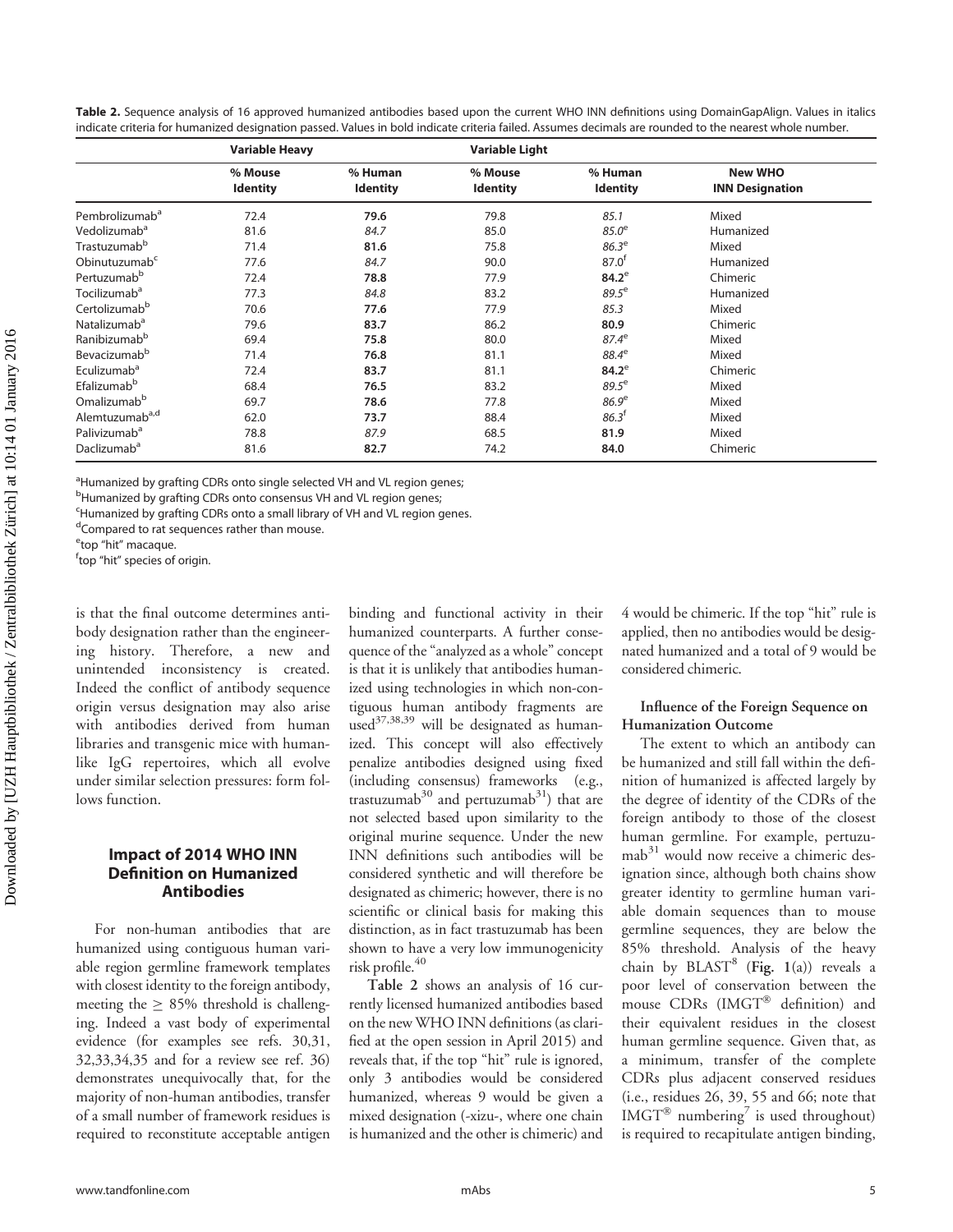| Pertuzumab VH EVOLVESGG-GLVOPGGSLRLSCAAS GFTF----TDYT MDWVROAPGKGLEWVAD VWPN--SGGS IIYNORFK-GRFTLSVDRSKNTLYLOMNSLRAEDTAVYY CAR<br>$(IGHV3-66*01)$ | 10 <sup>10</sup> | 20              | <--------FR1-IMGT--------> <cdr1-imgt-> &lt;---FR2-IMGT----&gt; <cdr2-imgt>&lt;--------------FR3-IMGT-------------&gt;<br/>30</cdr2-imgt></cdr1-imgt-> | 48     | $50 -$       | 68 | 78    | 80 | 98 | 100 |
|---------------------------------------------------------------------------------------------------------------------------------------------------|------------------|-----------------|--------------------------------------------------------------------------------------------------------------------------------------------------------|--------|--------------|----|-------|----|----|-----|
| в                                                                                                                                                 |                  |                 | -FR1-IMGT--------> <cdr1-imgt-> &lt;---FR2-IMGT----&gt; <cdr2-imgt>&lt;-------------FR3-IMGT-------------&gt;</cdr2-imgt></cdr1-imgt->                 |        |              |    |       |    |    |     |
| Palivizumab VH OVTLRESGP-ALVKPTOTLTLTCTFS GFSLS--TSGMS VGWIROPPGKALEWLAD IWWD---DKK DYNPSLK-SRLTISKDTSKNOVVLKVTNMDPADTATYY CAR                    | $10^{\circ}$     | 20 <sup>2</sup> | 30 <sup>2</sup>                                                                                                                                        | $40 -$ | $50^{\circ}$ | 68 | $70-$ | 80 | 98 | 188 |

**igure 1.** BLAST 8 identity analysis of (a) pertuzumab VH chain and (b) paliviz humanized sequences are compared to their closest human germline counterparts (both GenBank accession numbers and IMGT® identifiers are shown). Identity, indicated by dots, and sequence differences are shown below the humanized antibody sequences. IMGT<sup>®</sup> numbering and CDR definitions (boxed)<sup>7</sup> are used with sequence gaps indicated by dashes.

this means that a minimum of 13 residues will already differ between the humanized variant and the closest human germline, i.e. 87.6% identity. This leaves only 2 further residues that can be manipulated outside the  $IMGT^®$  CDRs without falling below the 85% threshold, whereas a further 9 murine residues have been retained to maintain affinity based upon experimental evidence $31$  since simple transfer of CDRs (Kabat definition) yielded an antibody that failed to bind to antigen. Contrast this with palivizumab,  $34$  which has 87.9% variable heavy chain human germline identity (Fig. 1(b)), where only 5 residues differ between murine and human  $IMGT^®$  CDRs (plus adjacent residues) and there are 7 additional framework changes. Even if palivizumab contained 9 framework changes (as in pertuzumab), it would still fall within the WHO INN definition of a humanized antibody. In this case, it is not the framework engineering that made the difference, but the fortunate coincidence that the murine and human CDRs were more similar.

This example illustrates how the unique sequence of the initial foreign antibody can influence the humanization design process and determine how the WHO INN Expert Group interpret its categorization. This is underlined by the work of Abhinandan and Martin<sup>41</sup> analyzing the "degree of humanness" of mouse sequences. This analysis revealed that there are some mouse variable gene families that can easily be humanized to similar human V-gene families even to the extent that they share sequence identity in the CDRs and would therefore likely meet the new criteria for humanized. However, there are other variable regions that are so dissimilar (our analysis indicates 8% of variable light and 6% of variable heavy mouse germline genes) that they could never meet the new criteria even if no framework residues were transplanted, nevertheless engineering of those sequences to reduce immunogenicity still makes sense for clinical development. Additional analysis of the mouse and human genomic variable gene repertoires shows that if 5 framework residues are included in the graft (or are present as natural somatic mutations), then the frequency of mouse germline sequences that can never achieve the 85% threshold increases to 64% and 35% variable light and heavy, respectively.

#### Influence of framework residues on humanization outcome

As mentioned above, CDRs were originally defined by the inherent hypervariability of specific locations within the variable domain, $5$  an observation that concurred with the function of antibodies in generating a virtually limitless antigen binding repertoire. Subsequently, they were recognized as a structural feature of the antibody,  $6.7$  essentially defining loops in the  $\beta$ -sandwich structure. Unfortunately, the structural definitions of the beginning and end of the CDRs are to some degree arbitrary, and the definition of sequence variation depends on the size of the database considered. Even a functional definition of CDRs is problematic since consideration of sequence differences between germlines (for CDR1 and CDR2), somatic mutation frequencies, or

contact residues in structures of antigenantibody complexes, will all result in slightly different definitions. Importantly, all functional definitions would change with increased knowledge of mutation data and the number of antibody/antigen complex structures determined in crystallography. The IMGT<sup>®</sup> CDR definitions<sup>7</sup> are based upon strict structural classification, where the CDRs are simply regarded as being the loops connecting  $\beta$ -sheets. This narrow definition has been very useful in structural engineering of antibodies but fails to address the complexity of their function, and thus the impossibility of defining a clear boundary. For instance, the hypervariable residues lying outside the IMGT® CDRs but within the Kabat CDRs (i.e., light chain residues: 24–26, 39, 40, 66–69, heavy chain residues: 39, 40, 55, 66–74) may not routinely make contact with the antigen (although there are many instances where this is the case $42,43)$  but they often play a critical role in determining CDR conformation, and key residues have been identified, based on antibody crystal structure data, that determine CDR "canonical structures."<sup>6,42</sup> Furthermore, additional framework residues (lying outside both CDR definitions) have also been identified that are important in maintaining CDR conformation (either Vernier Zone residues, <sup>44</sup> or canonical structure residues<sup>6,42</sup>), and in many cases these residues overlap. Therefore, the art of antibody humanization is not just in transferring CDR residues from a donor sequence to an acceptor framework, but in identifying those additional residues that are key in supporting the correct CDR conformation for antigen engagement. Importantly, the final humanized sequence, in terms of the number of framework residues that are transferred, will depend heavily upon the sequence of the starting foreign antibody and its similarity to the closest human germline (as discussed above).

We and others have a large body of experimental data showing that transfer of IMGT® CDRs plus conserved flanking residues from a foreign antibody to a human template is not usually sufficient to recapitulate antigen binding and, most frequently, results in undetectable binding. Expanding the transferred residues to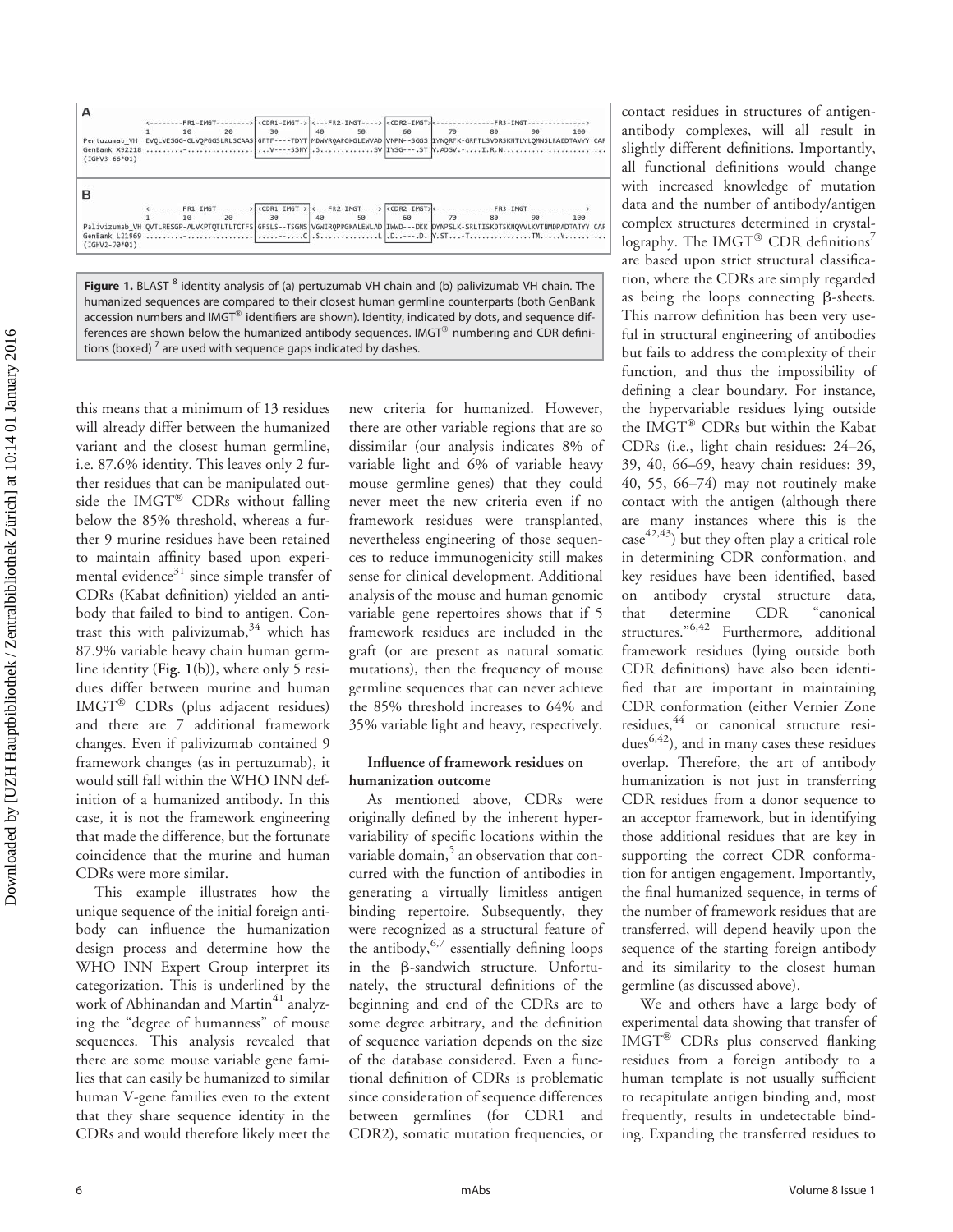



include the Kabat CDR residues usually restores some degree of binding (and in some cases binding equivalent to the starting antibody), but in most cases varying numbers of additional framework residues are required. Structural analysis of the foreign and human template sequences reveals the critical involvement of additional residues not included in CDRs, such as Vernier Zone or canonical structure residues, and occasionally other framework residues. For example, a murine antibody that contained a framework 2 identical to mouse germline sequence IGHV5–6\*01 (GenBank accession no.: AC090887) was compared to human germline sequence databases and the human germline IGHV3–30\*01 (GenBank accession no.: M83134) was used as template for humanization (Fig. 2 (a)). Searching of the RCSB Protein Data Bank (www.rcsb.org) identified structure  $3FFD<sup>45</sup>$  as representative of the mouse framework 2, and  $2ADG<sup>46</sup>$  as representative of the corresponding human framework sequence. Comparison of the framework 2 structures (Fig. 2(b)) demonstrated that the identity of residue 49 dramatically affected the conformation of the C-C' turn. Glycine 49 in 2ADG (light grey chain inFig. 2(b)) was able to adopt "forbidden" dihedral angles, which resulted in the loop and associated lysine 48 (side-chain shown) being twisted through almost  $180^\circ$  compared to its location in 3FFD (dark grey chain) where arginine 49 adopted "permitted" dihedral angles. Although distant from the paratope, this displacement of the lysine 48 side-chain was predicted to affect the interaction of the variable heavy domain with the variable light domain and consequently antigen binding. Synthesis of humanized antibodies containing either glycine or arginine at position 49 revealed that the variant containing the human amino acid glycine 49 had a 10-fold reduction in affinity compared to the variant containing the murine amino acid arginine 49. This example serves to reinforce the point that transfer of CDRs is not normally sufficient to retain antigen binding in humanized antibodies and varying numbers of framework residues need to be taken into consideration based upon factors other than direct involvement in antigen binding.

Thus, the fine-tuning of antibody/antigen interactions during humanization is achieved by framework mutations, and this situation is fundamentally similar in technologies used for generating "fully" human antibodies. The isolation of antibodies from synthetic libraries encoding human antibodies, almost always includes mutations outside the CDRs, either originating from the library design or generated in subsequent affinity maturation steps. Furthermore, as shown in the examples of the anti-HIV antibodies, somatic

hypermutation is part of the underlying process for generating potent humoral immune responses in the human immune system as well as in transgenic mice expressing human IgG repertoires; framework mutations are a key element of this.<sup>29</sup> In other words, many binding problems cannot be solved by antibodies with  $\geq$  85% identity to the closest human variable region germline. The immune system knows this, as does the experienced antibody engineer.

### Conclusions

In summary, the current WHO INN guidance $4$  for the definition of chimeric, humanized and human antibodies is flawed for the following reasons:

- The new definitions are inconsistent with several decades of precedence in naming antibodies in the scientific literature as well in many cases as with previously assigned INN names for antibodies.
- The 85% sequence threshold is arbitrary. Moreover, there is no scientific evidence that this particular threshold equates with an improved therapeutic outcome, such as reduced immunogenicity. Indeed many sequences, whether humanized (due to the need to include foreign framework residues) or derived from humans (as a result of somatic mutation), fall below this threshold.
- The exclusion of the J-region from the INN defining process is an additional flaw as this region forms a critical part of the antibody variable domain.
- There is no specific definition of what constitutes a human antibody and what differentiates it from a humanized antibody. Any consideration of the methodology used to derive the protein would defeat the purpose of the INN reform to only regard the final sequence.
- No matter what, if any, INN suffix substem system is employed, sufficient information for antibody engineers to apply "the tools of their trade" is required. The current definitions lack sufficient information that would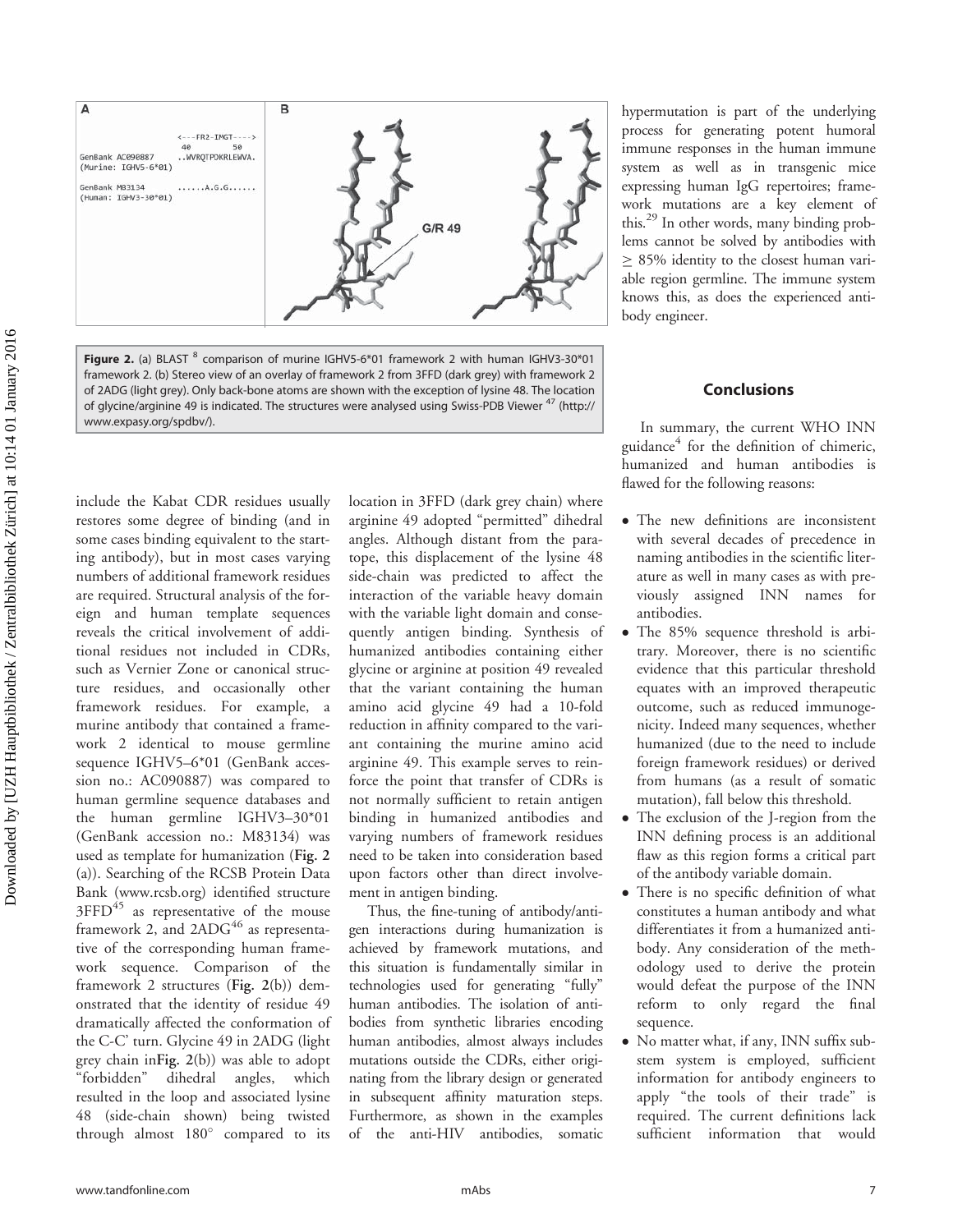enable a researcher to determine how an antibody would be categorized.

 The definitions are applied retrospectively and without any notice period so antibodies designed and engineered under the previous WHO INN definition of what "humanized" means are now subject to the new definition. It is critical that a re-definition of the criteria applied should be backward consistent with the existing nomenclature as well as the scientific and clinical literature.

Technologies for antibody generation are continuously developing, and the once simple and clear distinction between chimeric and humanized or human has become increasingly blurred. Antibodies can be made from semi-synthetic and synthetic libraries, from transgenic animals, from humanization techniques as well as by all manners of other innovative methods. Thus, in principle the attempt to disregard the technology used in the generation of the antibody and base its INN on the final sequence makes sense.

While the WHO must be commended for continuously adapting the INN rules and recognizing technological progress, it appears that the latest definitions may have inadvertently lead to major intrinsic inconsistencies, and thus to unintended confusion in the field. It appears questionable whether a classification, once meant to delineate "self" from "almost self" to "non-self," is still useful at a time when there is almost a continuum of sequences and of technologies for generating them. When this is contrasted to the almost complete ignorance of the exact level of immunogenicity that a "human-like" antibody will have before going into a clinical trial, it seems almost presumptuous to classify antibodies in a way that will potentially be considered by prescribers, who may lack technical knowledge, as simply good and bad.

A new INN system for antibodies is urgently needed to accommodate all technologies for antibody discovery as well as the myriad of new antibody-related formats. Close dialog between the WHO INN Expert Group and key stakeholders is highly desirable in developing a new INN system that effectively serves the needs of researchers as well as healthcare

professionals. A single substem encompassing all engineered antibodies (perhaps -sy- for "synthetic" or -e- for engineered to replace and broaden -zu-) would greatly simplify the system, or perhaps the time has come to simply call them "-mab." Either of these appears a better solution than an arbitrary categorization that lacks any scientific foundation.

#### Disclosure of Potential Conflicts of Interest

A number of the authors are employees of companies that hold patents or have commercial interest in a some of the therapeutic antibodies mentioned, or of companies with a commercial interest in antibody engineering technologies.

#### References

- 1. WHO-INN: Guidelines on the use of International Nonproprietary Names (INNs) for pharmaceutical substances [Internet] 1997. Available from: [http://apps.](http://apps.who.int/iris/bitstream/Q210665/63779/1/WHO_PHARM_S_NOM_1570.pdf) [who.int/iris/bitstream/Q210665/63779/1/WHO\\_](http://apps.who.int/iris/bitstream/Q210665/63779/1/WHO_PHARM_S_NOM_1570.pdf) [PHARM\\_S\\_NOM\\_1570.pdf](http://apps.who.int/iris/bitstream/Q210665/63779/1/WHO_PHARM_S_NOM_1570.pdf)
- 2. WHO-INN: WHO Drug Information [Internet] 2009. Available from: [http://www.who.int/medicines/publica](http://www.who.int/medicines/publications/druginformation/issues/DrugInfo09_Vol23-3.pdf) [tions/druginformation/issues/DrugInfo09\\_Vol23-3.pdf](http://www.who.int/medicines/publications/druginformation/issues/DrugInfo09_Vol23-3.pdf)
- 3. WHO-INN: International nonproprietary names (INN) for biological and biotechnological substances (a review) [Internet] 2011. Available from: [http://www.](http://www.who.int/medicines/services/inn/BioRev2011.pdf) [who.int/medicines/services/inn/BioRev2011.pdf](http://www.who.int/medicines/services/inn/BioRev2011.pdf)
- 4. WHO-INN: International nonproprietary names (INN) for biological and biotechnological substances (a review) [Internet] 2014. Available from: [http://www.](http://www.who.int/medicines/services/inn/BioRev2014.pdf) [who.int/medicines/services/inn/BioRev2014.pdf](http://www.who.int/medicines/services/inn/BioRev2014.pdf)
- 5. Wu TT, Kabat EA. An analysis of the sequences of the variable regions of Bence Jones proteins and myeloma light chains and their implications for antibody complementarity. J Exp Med 1970; 132:211-50; PMID:5508247; http://dx.doi.org/10.1084/jem.132. 2.211
- 6. Chothia C, Lesk AM. Canonical structures for the hypervariable regions of immunoglobulins. J Mol Biol 1987; 196:901-17; PMID:3681981; http://dx.doi.org/ 10.1016/0022-2836(87)90412-8
- 7. Lefranc M-P, Pommié C, Ruiz M, Giudicelli V, Foulquier E, Truong L, Thouvenin-Contet V, Lefranc G. IMGT unique numbering for immunoglobulin and T cell receptor variable domains and Ig superfamily V-like domains. Dev Comp Immunol 2003; 27:55-77; PMID:12477501; http://dx.doi.org/10.1016/S0145- 305X(02)00039-3
- 8. Altschul SF, Gish W, Miller W, Myers EW, Lipman DJ. Basic local alignment search tool. J Mol Biol 1990;<br>215-403-10: PMID:2231712: http://dx.doi.org/ http://dx.doi.org/ 10.1016/S0022-2836(05)80360-2
- 9. AMA: Monoclonal Antibody Rules.[Internet] Accessed 2015 Oct 2; Available from: [http://www.ama-assn.org/](http://www.ama-assn.org/ama/pub/physician-resources/medical-science/united-states-adoptednames-council.page) [ama/pub/physician-resources/medical-science/united](http://www.ama-assn.org/ama/pub/physician-resources/medical-science/united-states-adoptednames-council.page)[states-adoptednames-council.page](http://www.ama-assn.org/ama/pub/physician-resources/medical-science/united-states-adoptednames-council.page)
- 10. Hwang WYK, Foote J. Immunogenicity of engineered antibodies. Methods 2005; 36:3-10; PMID:15848070; http://dx.doi.org/10.1016/j.ymeth.2005.01.001
- 11. Baker MP, Reynolds HM, Lumicisi B, Bryson CJ. Immunogenicity of protein therapeutics: the key causes, consequences and challenges. Self Nonself 2010; 1:314- 22; PMID:21487506; http://dx.doi.org/10.4161/ self.1.4.13904
- 12. Schellekens H. The immunogenicity of therapeutic proteins. Discov Med 2010; 9:560-4; PMID:20587346
- 13. Marks JD, Hoogenboom HR, Bonnert TP, McCafferty J, Griffiths AD, Winter G. By-passing immunization. Human antibodies from V-gene libraries displayed on phage. J Mol Biol 1991; 222:581-97; PMID:1748994; http://dx.doi.org/10.1016/0022-2836(91)90498-U
- 14. Lee C V, Liang W-C, Dennis MS, Eigenbrot C, Sidhu SS, Fuh G. High-affinity human antibodies from phage-displayed synthetic Fab libraries with a single framework scaffold. J Mol Biol 2004; 340:1073-93;<br>PMID:15236968; http://dx.doi.org/10.1016/j. http://dx.doi.org/10.1016/j. jmb.2004.05.051
- 15. Rothe C, Urlinger S, Löhning C, Prassler J, Stark Y, Jäger U, Hubner B, Bardroff M, Pradel I, Boss M, et al. The human combinatorial antibody library HuCAL GOLD combines diversification of all six CDRs according to the natural immune system with a novel display method for efficient selection of high-affinity antibodies. J Mol Biol 2008; 376:1182-200; PMID:18191144; http://dx.doi.org/10.1016/j.jmb.2007.12.018
- 16. Tiller T, Schuster I, Deppe D, Siegers K, Strohner R, Herrmann T, Berenguer M, Poujol D, Stehle J, Stark Y, et al. A fully synthetic human Fab antibody library based on fixed VH/VL framework pairings with favorable biophysical properties. MAbs 2014; 5:445-70; PMID:23571156; http://dx.doi.org/10.4161/mabs. 24218
- 17. Green LL, Hardy MC, Maynard-Currie CE, Tsuda H, Louie DM, Mendez MJ, Abderrahim H, Noguchi M, Smith DH, Zeng Y, et al. Antigen-specific human monoclonal antibodies from mice engineered with human Ig heavy and light chain YACs. Nat Genet 1994; 7:13-21; PMID:8075633; http://dx.doi.org/ 10.1038/ng0594-13
- 18. Lonberg N, Taylor LD, Harding FA, Trounstine M, Higgins KM, Schramm SR, Kuo CC, Mashayekh R, Wymore K, McCabe JG. Antigen-specific human antibodies from mice comprising four distinct genetic modifications. Nature 1994; 368:856-9; PMID:8159246; http://dx.doi.org/10.1038/368856a0
- 19. Fishwild DM, O'Donnell SL, Bengoechea T, Hudson D V, Harding F, Bernhard SL, Jones D, Kay RM, Higgins KM, Schramm SR, et al. High-avidity human IgG kappa monoclonal antibodies from a novel strain of minilocus transgenic mice. Nat Biotechnol 1996; 14:845-51; PMID:9631008; http://dx.doi.org/ 10.1038/nbt0796-845
- 20. Mendez MJ, Green LL, Corvalan JR, Jia XC, Maynard-Currie CE, Yang XD, Gallo ML, Louie DM, Lee DV, Erickson KL, et al. Functional transplant of megabase human immunoglobulin loci recapitulates human antibody response in mice. Nat Genet 1997; 15:146-56; PMID:9020839; http://dx.doi.org/10.1038/ng0297- 146
- 21. Nicholson IC, Zou X, Popov A V, Cook GP, Corps EM, Humphries S, Ayling C, Goyenechea B, Xian J, Taussig MJ, et al. Antibody repertoires of four- and five-feature translocus mice carrying human immunoglobulin heavy chain and kappa and lambda light chain yeast artificial chromosomes. J Immunol 1999; 163:6898-906; PMID:10586092
- 22. Yamaura N, Makino M, Walsh LJ, Bruce AW, Choe BK. Production of monoclonal antibodies against prostatic acid phosphatase by in vitro immunization of human spleen cells. J Immunol Methods 1985; 84:105- 16; PMID:2415632; http://dx.doi.org/10.1016/0022- 1759(85)90419-3
- 23. Doenecke A, Winnacker E-L, Hallek M. Rapid amplification of cDNA ends (RACE) improves the PCR-based isolation of immunoglobulin variable region genes from murine and human lymphoma cells and. Leukemia 1997; 11:1787-92; PMID:9324302; http://dx.doi.org/ 10.1038/sj.leu.2400781
- 24. Ainai A, Kawase T, Ida A, Maeda Y, Ohba H, Ikeda Y, Sato H, Takahashi M, Chiba J. Renewal of EBVhybridoma method: efficient generation of recombinant fully human neutralizing IgG antibodies specific for tetanus toxin by use of tetroma cells. Hum Antibodies 2006; 15:139-54; PMID:17522436